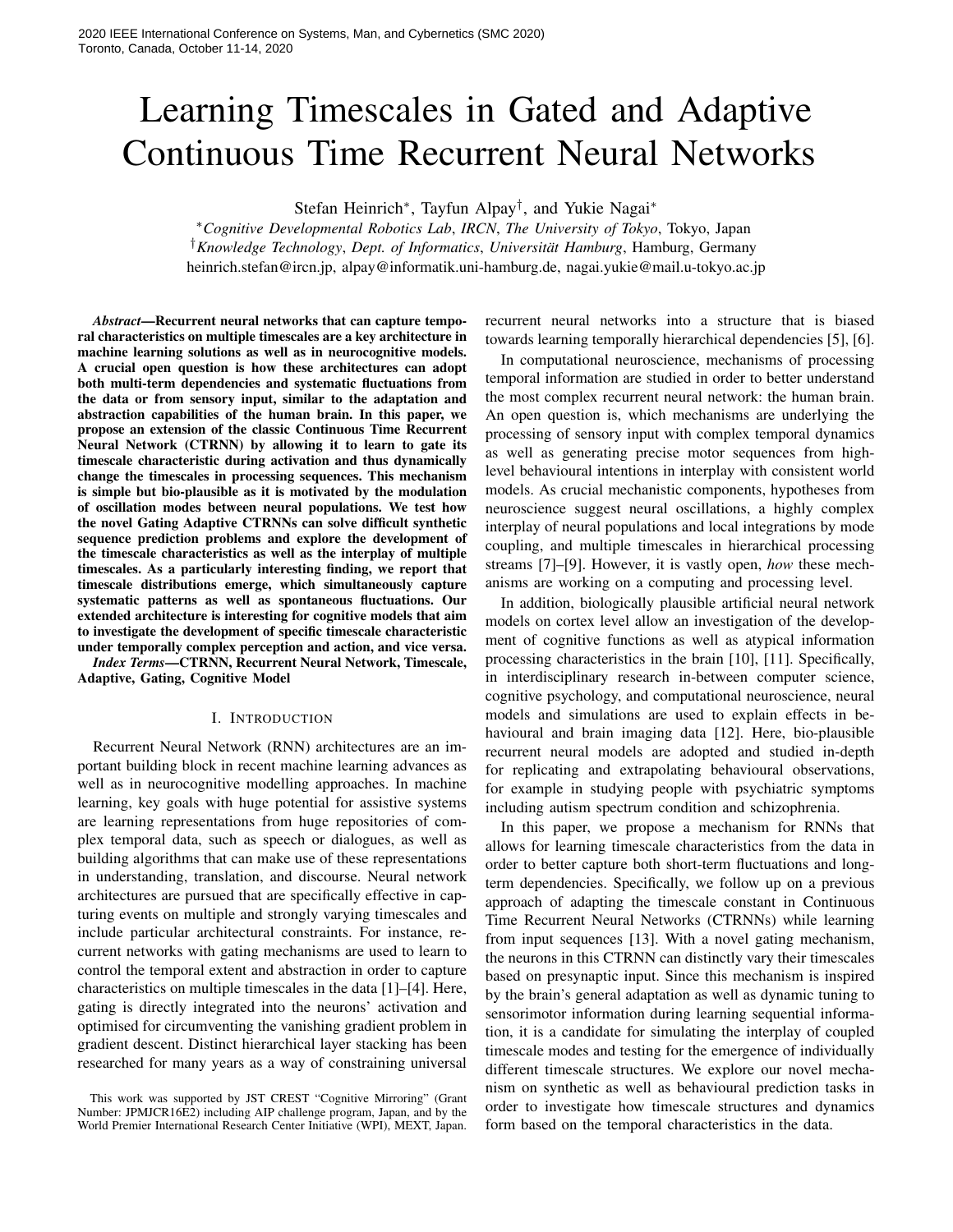

Fig. 1. The neurons' characteristics of the CTRNN variants: A timescale value  $\tau$  steers how strongly or weakly a neuron is leaking, thus how fast or slow it is forgetting its previous activation. The ACTRNN introduces an adaptive bias to the timescale, while the GCTRNN connects the timescale via gates to the presynaptic input.

# II. CONTINUOUS TIME RECURRENT NEURAL NETWORK **MODELS**

One of the models that are seen biologically plausible is the Continuous Time Recurrent Neural Network (CTRNN), which can be derived from the leaky integrate-and-fire model and thus from a simplification of the Hodgkin-Huxley model from 1952. For computational modelling, this network architecture was independently developed by Hopfield and Tank in 1986 as a nonlinear graded-response neural network and by Doya and Yoshizawa in 1989 as an adaptive neural oscillator [14], [15]. The activation y of CTRNN units is defined as follows:

$$
\mathbf{y}_t = f\left(\mathbf{z}_t\right) \quad , \tag{1}
$$

$$
\mathbf{z}_{t} = \left(1 - \frac{\Delta t}{\tau}\right) \mathbf{z}_{t-\Delta t} + \frac{\Delta t}{\tau} \left(\mathbf{W} \mathbf{x} + \mathbf{V} \mathbf{y}_{t-\Delta t} + \mathbf{b}\right) , (2)
$$

for inputs x, previous internal states  $z_{t-\Delta t}$ , weights W and V, bias b, and an activation function f. The *timescale* parameter  $\tau$  expresses the leakage within a certain time  $\Delta t$ . Thus in tasks with discrete numbers of time steps, the CTRNN can get employed as a discrete model, e.g. by setting  $\Delta t = 1$ . In this case, Equation 2 simplifies as follows:

$$
\mathbf{z}_{t} = \left(1 - \frac{1}{\boldsymbol{\tau}_{t}}\right) \mathbf{z}_{t-1} + \frac{1}{\boldsymbol{\tau}_{t}} \left(\mathbf{W}\mathbf{x} + \mathbf{V}\mathbf{y}_{t-1} + \mathbf{b}\right) \quad . \quad (3)
$$

#### *A. Gated Adaptive CTRNNs*

In the original definition of the CTRNN as a computational model, the timescale can be a pre-determined constant parameter  $\tau$  for all units or a vector  $\tau$  of individual constants. On this basis, a range of modifications are possible to directly steer the timescales as an adaptive result of learning or even an adaptive gating mechanism (see Figure 1).

In previous work [16], these individual constants have been replaced by learnable weights a which work like *adaptive* timescale biases for the neurons:

$$
\boldsymbol{\tau}_t = \boldsymbol{\tau}_t^{\mathbf{A}} = 1 + \exp\left(\mathbf{a} + \boldsymbol{\tau}_0\right) \quad . \tag{4}
$$

This Adaptive CTRNN (ACTRNN) embeds the learnable a in an exponential function to ensure that i) the timescales stay in  $[1, \infty]$  and ii) the neurons' characteristics remain fully differentiable. The vector  $\tau_0$  allows for sensible initial values for the timescales. After training, these adaptive timescale



Fig. 2. Effect of GACTRNNs: by changing their timescales during processing, neurons can learn to simultaneously represent temporally different primitives.

biases lead a fine-grained distribution of timescale values over all neurons.

As a novel extension, the timescales can be steered based on weighted recurrent input by introducing additional recurrent weights G directly to the timescale parameter:

$$
\boldsymbol{\tau}_t = \boldsymbol{\tau}_t^{\mathrm{G}} = 1 + \exp\left(\mathbf{G} \mathbf{y}_{t-1} + \boldsymbol{\tau}_0\right) \quad . \tag{5}
$$

In this Gated CTRNN (GCTRNN), these weights operate as *gates* on the neuron's leakage characteristic, effectively controlling during activation whether the neurons should leak strongly or weakly and thus quickly update their activations or conserve their internal states for a longer time. Thus, compared to the adaptive timescale biases, which are different for the individual neurons but constant during activation, the gating allows for arbitrary timescale changes in every time step.

In order to complete the gate characteristic, we can further introduce additional weights H from the input and also include the timescale biases a:

$$
\boldsymbol{\tau}_t = \boldsymbol{\tau}_t^{\text{GA}} = 1 + \exp\left(\mathbf{H}\mathbf{x} + \mathbf{G}\mathbf{y}_{t-1} + \mathbf{a} + \boldsymbol{\tau}_0\right) \quad . \quad (6)
$$

Consequently, this Gated and Adaptive CTRNN (GACTRNN) can fully self-organise its leakage characteristic based on the temporal dynamics.

## *B. Introducing Temporal Constraints*

Alternative to defining one arbitrarily large recurrent layer, the CTRNN and the novel GACTRNN neurons can be organised a priori in a constrained horizontal and vertical fashion. For instance, in all proposed CTRNN variants (henceforth called xCTRNN) the neurons can be grouped in horizontal *modules* that are defined with specific fixed timescale constants (in the CTRNN) or roughly initialised with reasonable estimates (in the GACTRNN, for easing the training), where a simple setup can be defined with exponentially increasing values ( $\tau = 1, 2, 4, \ldots$ ). Additionally, these modules can be interconnected recurrently using different connectivity strategies such as *dense* (fully connected), *adjacent* (only connected with the next slower and next faster module), *clocked* (only connected to faster modules [17]), or *partitioned* (no connections between modules). By these means, we can enforce a structure of e.g. slower leaking neurons modulating the activation of faster leaking neurons [16].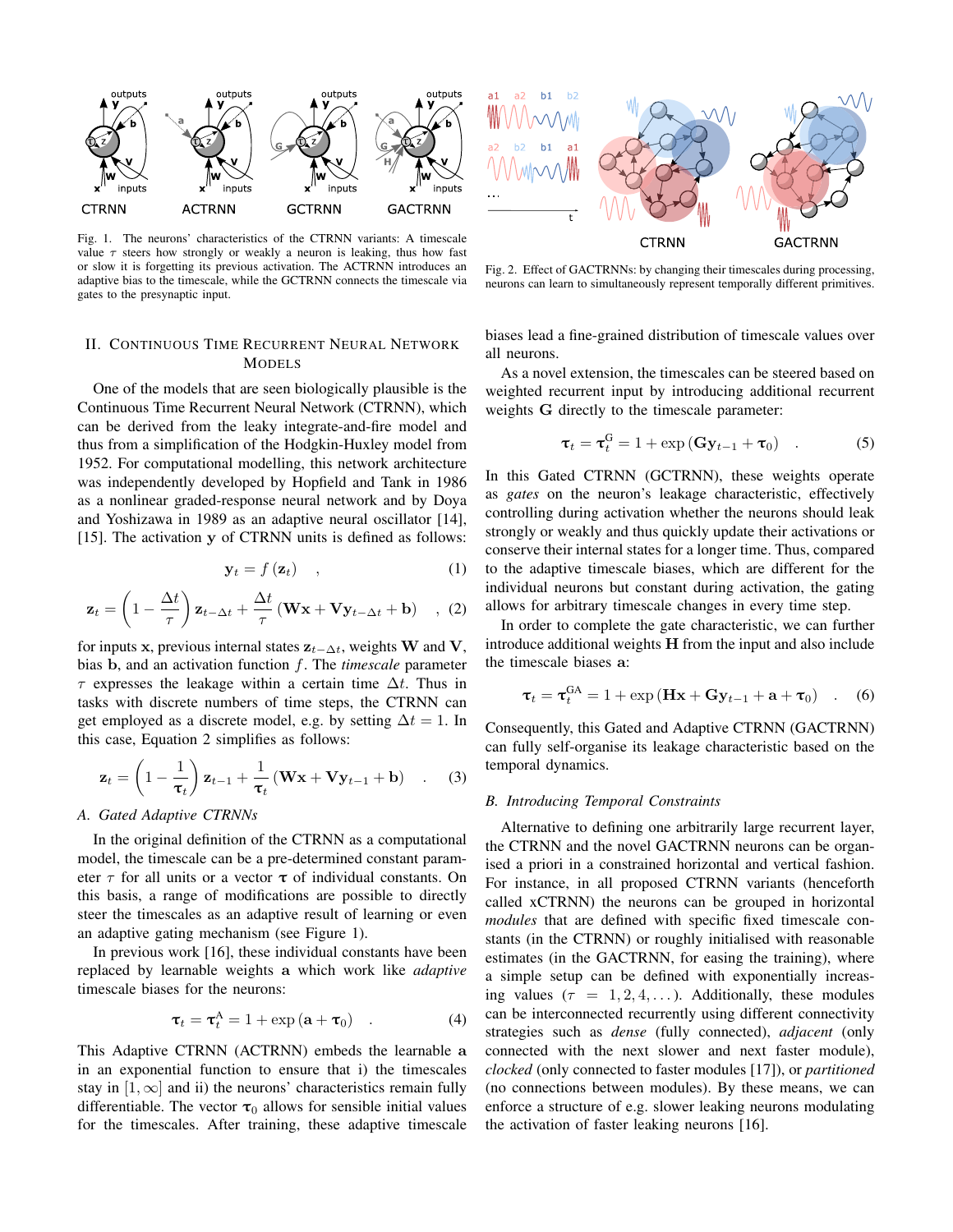Analogously, we can divide the xCTRNN vertically into different layers that are stacked or interconnected with shortcuts and apply the same strategies for initialisation and connectivity. Here, predefined timescales can exponentially increase from the first vertical layer after the input up to the last layer and thereby enforce a structure of hierarchical decomposition or composition, similar to Multiple Timescale Recurrent Neural Networks with context bias or context abstraction (MTRNNs, compare [5], [9], [13]).

Thus, depending on the purpose of the computational model and the task, the GACTRNN can overall be set up to learn both connection weights and timescales from the input data only or get an a priori constraint of a specific structure depending on knowledge about the temporal dynamics in the data. In effect, neurons can adjust their timescales to better represent long-term or short-term dependencies (see Fig. 2).

## III. EVALUATION

Conceptually similar to the Gated Recurrent Unit (GRU [18]), the novel GACTRNN can learn to forget and conserve internal states but remains closer to the biologically plausible integrate-and-fire models. In order to provide an exploration of the properties of the novel gated and adaptive CTRNN architectures, we evaluated the different variants on several prediction tasks with well-known or well-definable temporal characteristics.

As a general architecture in this study, we defined networks with one hidden layer, consisting of multiple modules. For example, a layer of  $h = (m_1, m_2, m_3)$  neurons means it has 3 adjacent modules, where recurrent connections are fully connected to each other (dense connectivity) or only to neighboring modules (adjacent connectivity). All hidden neurons were densely (fully) connected to the input, activate with a TANH function, and connect densely to a linearly activated output layer. The same input and recurrent connectivity patterns were set up for the timescale gates in the cases of the GCTRNN and GACTRNN variants. During training, the loss was calculated using a Mean Squared Error (MSE).

For all following tasks, we optimised hyperparameters such as layer size and initial timescale on the CTRNN in order to reduce bias. We systematically tested networks with 3, 4, and 5 modules of linearly or logarithmically increasing numbers and initial timescales. In a subsequent test, we used the same hyperparameters on the CTRNN, ACTRNN, GCTRNN, GACTRNN, as well as the Simple Recurrent Network (SRN, also known as Elman network), and the GRU. We repeat each run 10 times with a new random initialisation of the network parameters (weights) based on a random seed, which is exactly the same for all model variants.

Our general hypothesis is that the xCTRNN variants perform better than the classical CTRNN because the adaptation leads to a more fine-grained distribution of timescales and the gating allows neurons to represent different temporal characteristics simultanously. The purpose of also comparing them to the SRN and GRU is to get a general intuition of the difficulty in learning the task, where the SRN stands



Fig. 3. Prediction of the superposition of three sine waves with periods 100, 30, 12. Prediction is in open loop from time step 100 onward.



Fig. 4. Emergence of specific adaptive timescale distributions (biases) and recurrent timescale gating matrix from uniform zero initialisation (last epoch).

for the naive approach and the GRU for the currently best performing basic architecture with a gating mechanism in machine learning tasks. Our aim for the analyses on the following tasks is to explore emerging differences in timescale characteristics and to inspect how these timescales affect the activation and thus the performance of the networks.

## *A. Superposed Sine Wave*

To test if the xCTRNNs can capture input patterns on multiple timescales, in the first task we defined a sine wave superposition (SSP) of three sines with amplitudes of  $(1.0, 0.5, 0.75)$ , periods of  $(100, 30, 12)$ , and an overall length of 200 steps. The networks' task was to learn this SSP sequence and predict it in an open-loop fashion from time step 100 onward (meaning no ground truth is fed in but only its own output as recurrent input). The best performing CTRNN was found with  $(4, 4, 4, 4)$  neurons in a dense connection, timescales of  $(1, 6, 36, 216)$ , and a learning rate of  $0.001$  using *RMSprop* for training over 1.000 epochs.

This task is suitable because it is easy for any RNN to memorize the sequence but very hard to capture the underlying characteristic of independent rhythms. Consequently, we confirmed that both the SRN as well as the GRU are generally not able to capture the underlying frequencies well and tend to oscillate with a period close to the weighted mean of our SSP's periods and varying amplitudes. Fig. 3 shows the predictions of the baseline networks, the basic CTRNN, and the novel xCTRNN variants. We found that a good prediction is still depending on the initialisation and the ideal hyper-parameter setting to find the narrow region between underfitting and overfitting. Here, a good timescale setting (in case of the baseline CTRNN) seems to allow the network to roughly capture the characteristics of the individual sines. The xCTRNN variants do not show a significant improvement (or degradation) with the same network sizes.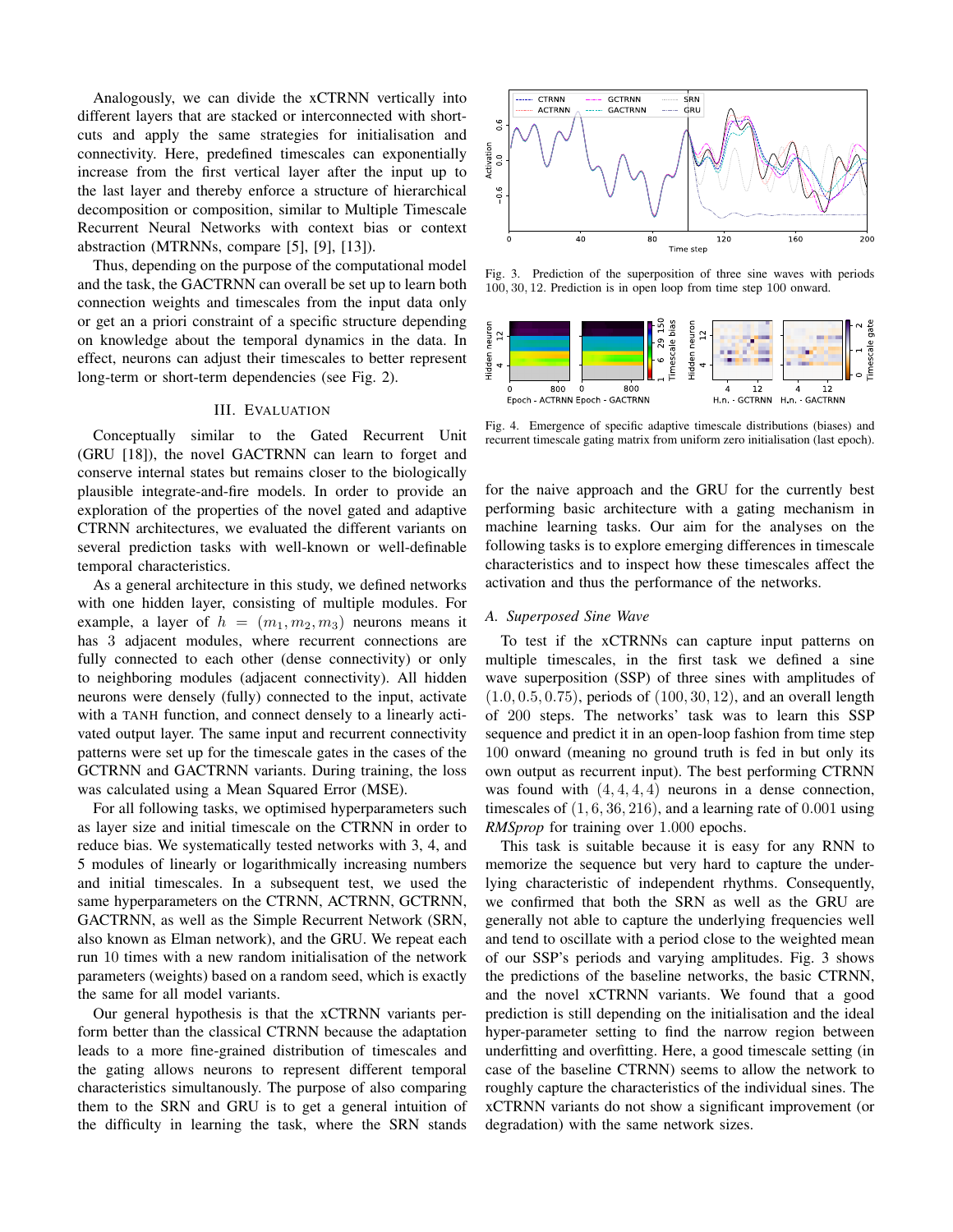TABLE I PERFORMANCE COMPARISON (MAE) IN LISSAJOUS CURVES PREDICTION. SRN GRU CTRNN ACTRNN GCTRNN GACTRNN  $\begin{array}{cccc} 0.27281 & 0.04493 & 0.02109 & 0.01982 & 0.00678 & 0.00560 \\ \pm 0.00582 & \pm 0.00566 & \pm 0.00038 & \pm 0.00042 & \pm 0.00021 & \pm 0.00011 \end{array}$  $\pm 0.00038 \pm 0.00042 \pm 0.00021$ Neuron 2<br>7 0 0 0 7 ā houn  $\overline{0}$ Veuron 2<br>7 0 0 0 7 .<br>o Neuron  $\overline{0}$ Neuron 2<br>7 0 0 0 7  $\overline{0}$  $\sim$ Veuron  $\overline{0}$  $-0.700$  $0.7$  $-0.700$  $0.7$  $-0.700$  $0.7$  $-0.700$  $0.7$  $070007$ Neur  $1$   $p=25$ Neur  $1 p=35$ Neur  $1$   $p=15$ Neur  $1-p=45$ Neur  $1 - p = 25$ CTRNN GACTRNN

Fig. 5. Prediction of Lissajous Curves with various periods  $p$  of 15, 25, 35, and 45, where prediction is plotted from black to orange over time. For the GACTRNN, the results for all periods are visually identical to  $p = 25$ .

In line with previous results [16], we observed in the analysis that the adaptive CTRNNs are updating the timescale bias during training towards a more diverse and finegrained timescale distribution, compared to the ideal constant timescales of the CTRNN (see Fig. 4 on the left). In the gating CTRNNs, a timescale gate matrix emerges that shows transitive timescale modulation mostly for adjacent modules, where the differences in the gate matrices for the GCTRNN and the GACTRNN are small. It seems that neurons with a certain timescale bias most strongly modulate the timescales of neurons with not vastly smaller or larger timescale bias.

## *B. Lissajous Curves with Various Period Lengths*

For further investigating how timescales are modified timestep-wise in the gated CTRNNs, we defined a task with systematic temporal differences, thus sequences with patterns that extend differently over time steps. In particular, we generated twelve Lissajous Curves similar to the study in [19] but defined the three different resulting shapes with four different periods  $p$  of 15, 25, 35, and 45 over lengths of 200 time. We hypothesise that to better solve the task, the networks must learn the general characteristic of the three shapes as well as the underlying *primitives* of different temporal lengths.

When inspecting the performance in prediction (in this task for all 200 steps in a closed loop) we found clear and significantly higher accuracy of the novel CTRNN variants compared to the basic CTRNN as well as the SRN and GRU baselines. These results were stable over the whole range of investigated meta parameters, including architecture size, shape, and initial timescale setting. For the CTRNN, found the best results for  $(16, 8, 4, 2)$  neurons and initial timescales of  $(2, 6, 18, 54)$ , as compared in Tab. I for the mean absolute error (MAE). In fact, the GCTRNN and GACTRNN seem to



Fig. 6. Effective timescales of the hidden layer neurons during predicting Lissajous Curves with different period lengths. Highlighted box shows doubled frequency of timescale oscillations for the 8-shape (best viewed zoomed-in).

solve the task nearly perfectly, where the baseline CTRNN predicts with small deviations (see Fig. 5). Interestingly, the predictions are mostly off in the beginning, which indicates that the difficulty is related to the vanishing gradients and predicting from the same starting point.

In analysing the effective timescales for the gated CTRNNs, we observed a peculiar behaviour that shows strong differences between processing the different Lissajous Curves. As shown in a representative example in Fig. 6, we can see that the neuron's effective timescales adapt to both the type of the input shape as well as its period length  $p$ . This is indicated by the timescale differences emerging from different curve shapes (rows) and the frequency of the timescale oscillations decreasing with increasing period lengths (columns). Additionally, the timescale of many neurons alternate over time frames corresponding to the periods of the respective curves. We can also see that in the 8-shaped curves some neurons alternate the timescales with about half the period, which is not visible for the O-shaped or V-shaped curves. Structurally, the GCTRNN's neurons cluster into four different timescale regions (indicated by the purple, blue, yellow, and red), while the GACTRNN seems to develop a more specialised distribution of the middle region, leading to a stronger manifestation of both small and large timescales. This can be explained by the timescales having a certain limit in their range, leaving the GCTRNN to utilize the fixed initial timescale values a bit differently.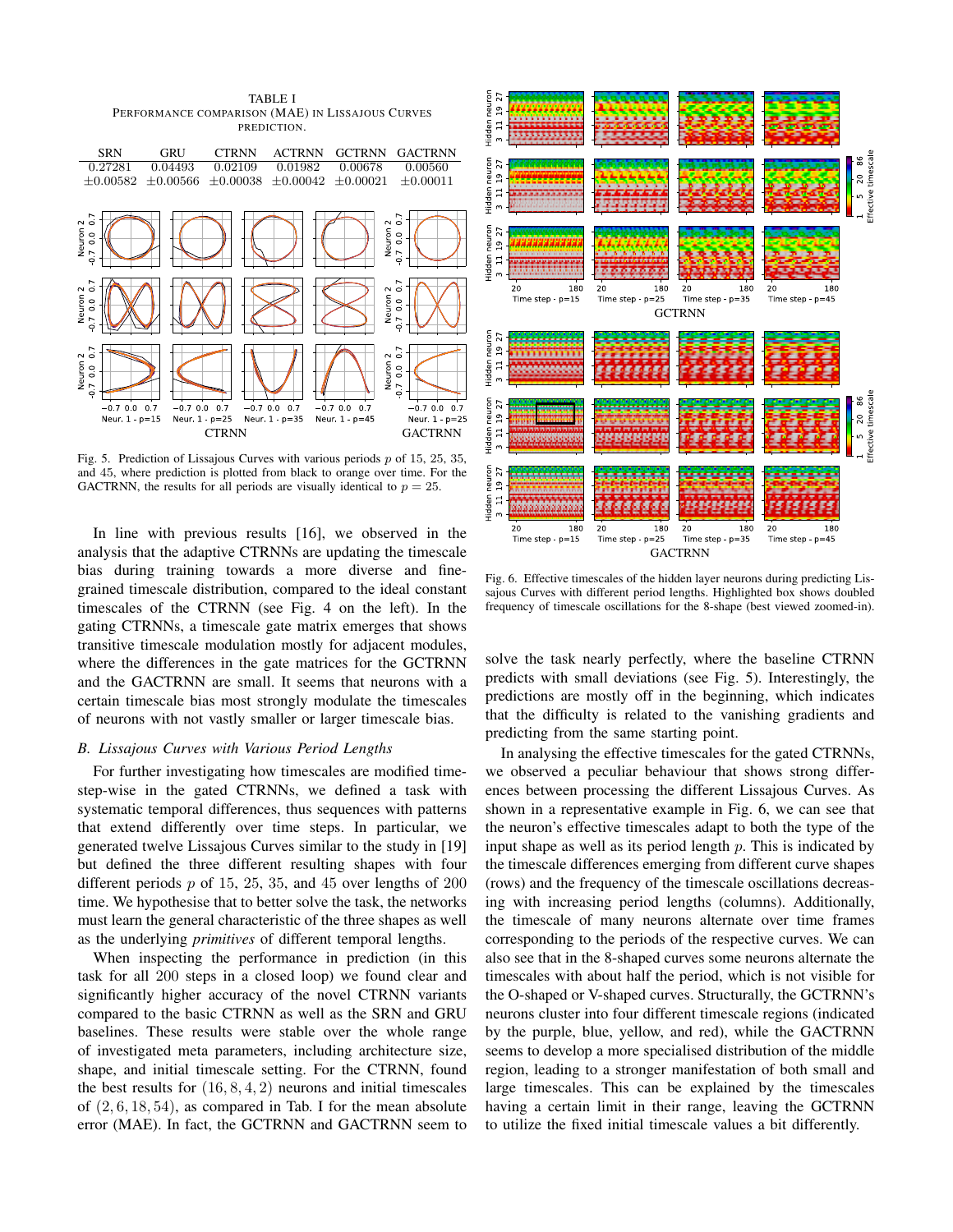Overall, the observed timescale patterns indicate a tendency of the gated networks to adapt to the specific timescale patterns in the data. Firstly, adaptation occurs in terms of conserving information about reoccurring patterns (as seen by the timescale oscillation frequencies decreasing with increasing period lengths). Secondly, only a few neurons change the timescales slowly while a large number of neurons show similar patterns of leaking strongly or conserving activation to some extend (notably in the red and gray regions). This might indicate that the ability to cover features on different timescales can emerge dynamically.

## *C. Fluctuating Human Motion Pattern*

To study how the xCTRNNs can capture temporally fluctuating patterns that seem random and chaotic but have, in fact, an underlying structure, we used the hand drawing data, recorded by Ahmadi and Tani [20]. In this task, humans were asked to continuously draw eight-shape figures on a tablet by concatenating three distinct prototypical patterns of shape drawings. This way the data includes reoccurring long-term patterns, disturbed by individually-different shortterm fluctuations in a random sequence. Our particular aim is to inspect how neurons activate when being set to specific low or high timescales while solving the sequence prediction task with latent temporal fluctuations. In order to inspect the generalisation capabilities of the xCTRNNs, we used the 16 sequences of length 400 for training and tested on prepared independent sequences in an open loop after time step 200. The best CTRNN was identified with (32, 16, 8, 4) module sizes and timescales of  $(1, 5, 25, 125)$ . Since the eight-shapes were drawn in 2D, the motion patterns appear as pseudo-sinusoidal sequences over two neurons. Overall, the CTRNN variants can roughly capture and predict the motion patterns, but over time clearly lose synchronicity (see Fig. 7 for a comparison). This was observed even more clearly for the SRN and the GRU (not shown), which tend to activate in oscillations that roughly resemble the rhythm of the prototypical patterns with the largest period in the test sequences. Among the xCTRNN, all variants capture both the overall structure of reoccurring block motion patterns and the specific pattern and their fluctuations reasonably well, but show notable deviations, which increase over the course of the prediction.

In analysing the sequence prediction as well as the effective timescales during prediction, we hypothesise that both the principle rhythm of concatenating prototypical patterns and the short-term fluctuations are captured differently by the xCTRNNs. We can, in fact, observe that activation pattern are distinctly different when the timescales can dynamically change during prediction (see Fig. 7 for a comparison). For the ACTRNN, where the timescales are individually different but constant during activation, many neurons activate strongly during the prototypical patterns. Here, the activation graph indicates that few neurons with very high timescales modulate the faster-changing neurons, where many neurons redundantly learn to activate for the patterns. In the GACTNN, only few hidden neurons activate strongly, while others only contribute



Fig. 7. Predicting a human motion sequence from the test set compared to the simultaneous hidden layer neurons' activation and effective timescales.

weakly (Fig. 7, second last plot). In parallel, correlating with the prediction output, the effective timescales change strongly, where some neurons with larger timescales change to even higher values and thus update activation slower, while many neurons with smaller timescales change to leak even stronger. In effect, the gating CTRNNs seem to learn to synchronise timescales in faster-updating and slowly-updating neuron groups, tied to the output prediction. Overall, some groups seem to specialise in synchronising to the overall motion patterns and some to specific motion curves within a pattern, where fewer neurons are needed to represent patterns.